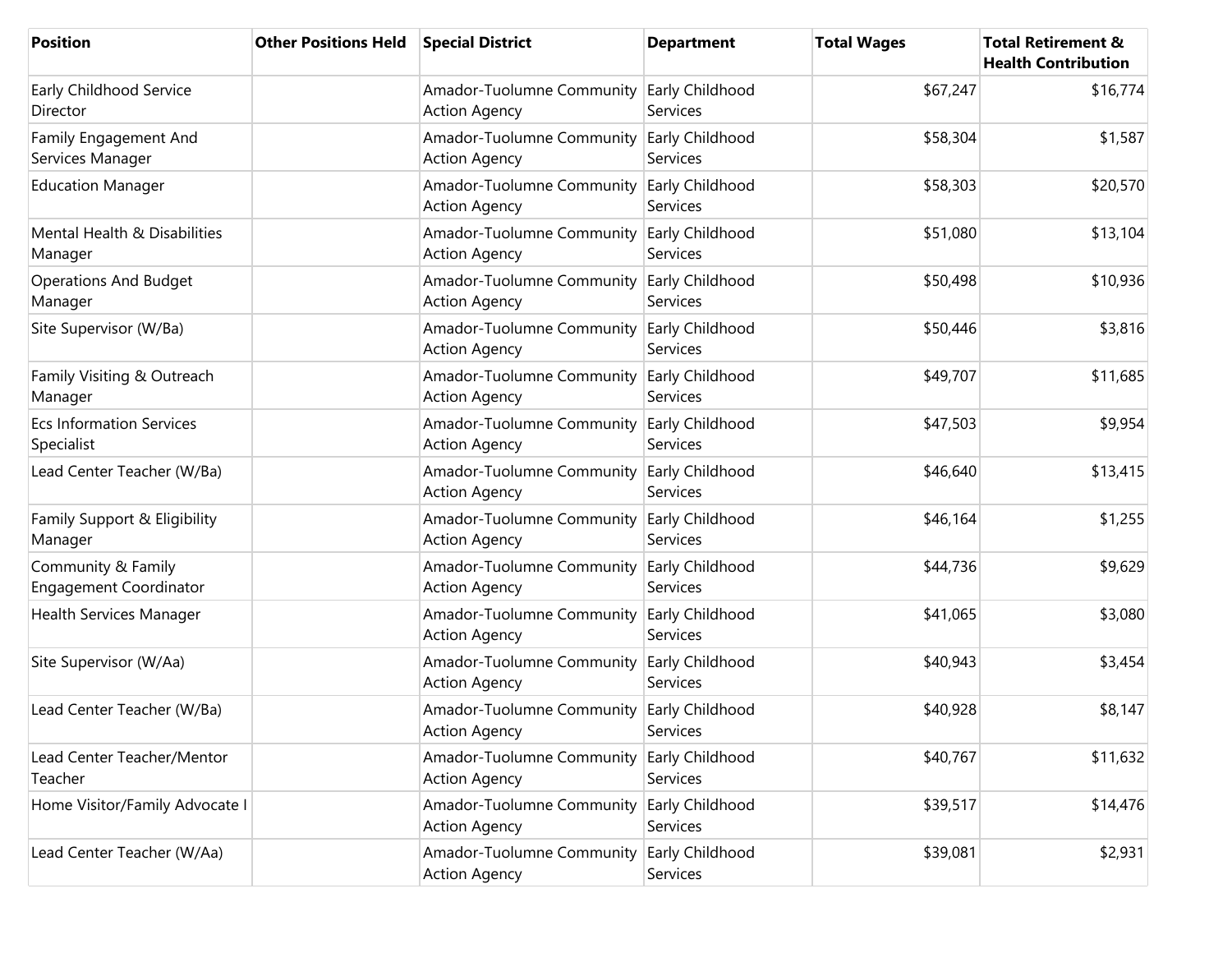| Home Visitor/Family Advocate I    | Amador-Tuolumne Community<br><b>Action Agency</b>          | Early Childhood<br>Services | \$39,029 | \$4,086  |
|-----------------------------------|------------------------------------------------------------|-----------------------------|----------|----------|
| Site Supervisor (W/Aa)            | Amador-Tuolumne Community<br><b>Action Agency</b>          | Early Childhood<br>Services | \$38,284 | \$5,965  |
| Lead Center Teacher (W/Ba)        | Amador-Tuolumne Community<br><b>Action Agency</b>          | Early Childhood<br>Services | \$37,590 | \$0      |
| Ersea Coordinator I               | Amador-Tuolumne Community<br><b>Action Agency</b>          | Early Childhood<br>Services | \$35,818 | \$9,159  |
| Teacher II                        | Amador-Tuolumne Community<br><b>Action Agency</b>          | Early Childhood<br>Services | \$35,066 | \$935    |
| Energy Outreach Coordinator       | Amador-Tuolumne Community<br><b>Action Agency</b>          | Early Childhood<br>Services | \$33,079 | \$548    |
| Teacher III                       | Amador-Tuolumne Community<br><b>Action Agency</b>          | Early Childhood<br>Services | \$32,095 | \$8,571  |
| Teacher II                        | Amador-Tuolumne Community<br><b>Action Agency</b>          | Early Childhood<br>Services | \$32,004 | \$11,720 |
| Teacher II                        | Amador-Tuolumne Community<br><b>Action Agency</b>          | Early Childhood<br>Services | \$31,001 | \$7,882  |
| <b>Teacher III</b>                | Amador-Tuolumne Community<br><b>Action Agency</b>          | Early Childhood<br>Services | \$30,508 | \$635    |
| Food Service Coordinator          | Amador-Tuolumne Community<br><b>Action Agency</b>          | Early Childhood<br>Services | \$29,981 | \$2,249  |
| Teacher II                        | Amador-Tuolumne Community<br><b>Action Agency</b>          | Early Childhood<br>Services | \$28,676 | \$20,077 |
| Teacher II                        | Amador-Tuolumne Community<br><b>Action Agency</b>          | Early Childhood<br>Services | \$28,636 | \$8,458  |
| Home Visitor/Family Advocate<br>Ш | Amador-Tuolumne Community<br><b>Action Agency</b>          | Early Childhood<br>Services | \$28,262 | \$0      |
| Teacher I                         | Amador-Tuolumne Community Early Childhood<br>Action Agency | Services                    | \$28,098 | \$2,881  |
| Teacher II                        | Amador-Tuolumne Community<br><b>Action Agency</b>          | Early Childhood<br>Services | \$26,146 | \$0      |
| Ecs Maintenance Worker            | Amador-Tuolumne Community<br><b>Action Agency</b>          | Early Childhood<br>Services | \$25,900 | \$18,361 |
| Teacher II                        | Amador-Tuolumne Community<br><b>Action Agency</b>          | Early Childhood<br>Services | \$25,664 | \$2,239  |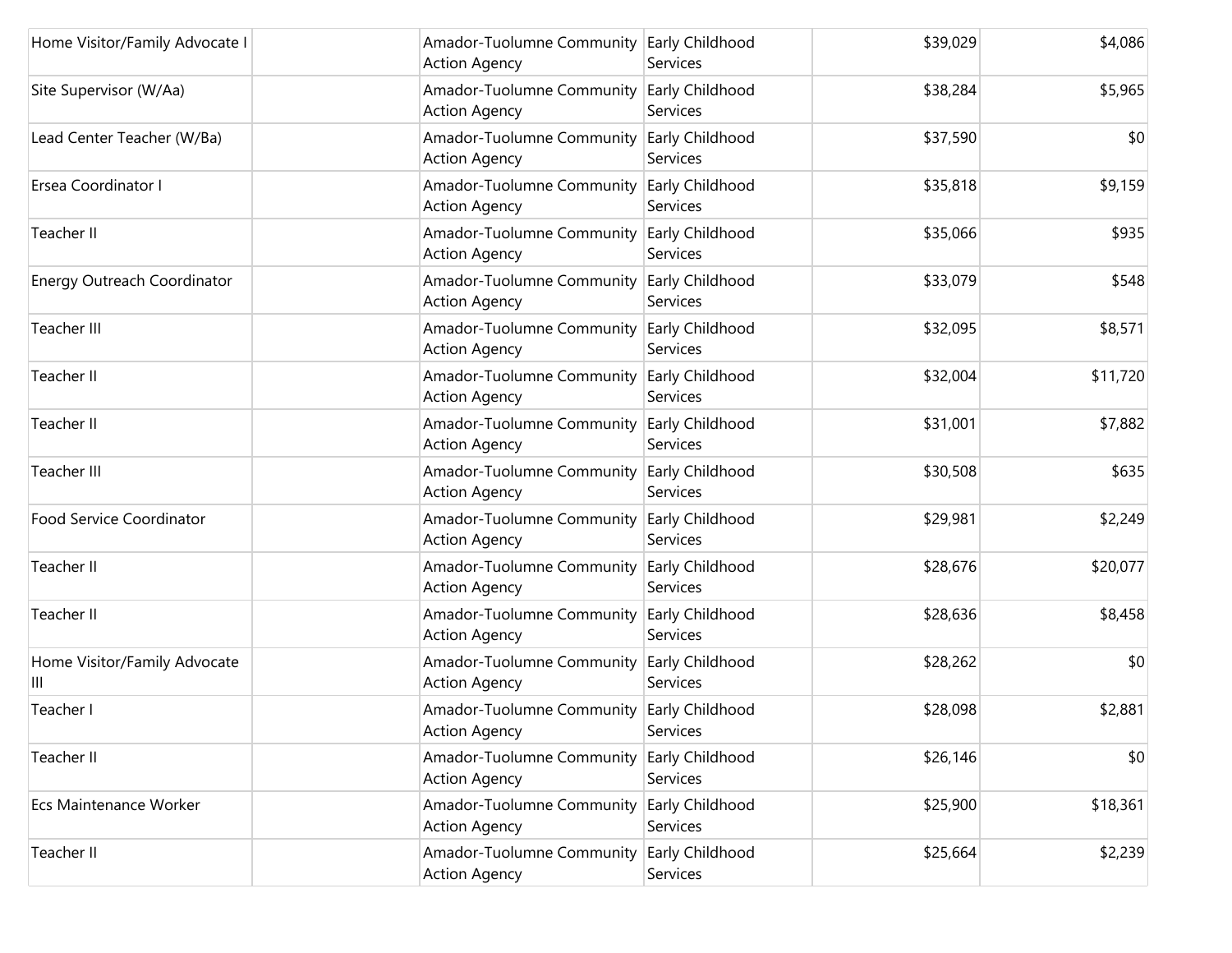| <b>Head Teacher</b>               | Amador-Tuolumne Community Early Childhood<br><b>Action Agency</b> | Services                           | \$25,069 | \$3,319  |
|-----------------------------------|-------------------------------------------------------------------|------------------------------------|----------|----------|
| Teacher I                         | Amador-Tuolumne Community<br><b>Action Agency</b>                 | Early Childhood<br>Services        | \$24,673 | \$13,784 |
| <b>Ecs Secretary</b>              | Amador-Tuolumne Community<br><b>Action Agency</b>                 | Early Childhood<br>Services        | \$24,609 | \$2,229  |
| Teacher II                        | Amador-Tuolumne Community<br><b>Action Agency</b>                 | <b>Early Childhood</b><br>Services | \$24,458 | \$801    |
| Teacher II                        | Amador-Tuolumne Community<br><b>Action Agency</b>                 | Early Childhood<br>Services        | \$24,158 | \$2,867  |
| Teacher I                         | Amador-Tuolumne Community<br><b>Action Agency</b>                 | Early Childhood<br>Services        | \$22,613 | \$707    |
| Home Visitor/Family Advocate<br>Ш | Amador-Tuolumne Community<br><b>Action Agency</b>                 | Early Childhood<br>Services        | \$22,225 | \$3,067  |
| Teacher III                       | Amador-Tuolumne Community<br><b>Action Agency</b>                 | Early Childhood<br>Services        | \$21,950 | \$1,175  |
| Center Assistant                  | Amador-Tuolumne Community<br><b>Action Agency</b>                 | Early Childhood<br>Services        | \$21,931 | \$0      |
| Center Assistant                  | Amador-Tuolumne Community<br><b>Action Agency</b>                 | Early Childhood<br>Services        | \$21,912 | \$1,062  |
| Center Assistant                  | Amador-Tuolumne Community<br><b>Action Agency</b>                 | Early Childhood<br>Services        | \$21,898 | \$2,801  |
| Family Advocate II                | Amador-Tuolumne Community<br><b>Action Agency</b>                 | Early Childhood<br>Services        | \$21,592 | \$1,619  |
| Family Advocate I                 | Amador-Tuolumne Community<br><b>Action Agency</b>                 | Early Childhood<br>Services        | \$20,569 | \$835    |
| Family Advocate I                 | Amador-Tuolumne Community<br><b>Action Agency</b>                 | Early Childhood<br>Services        | \$20,176 | \$592    |
| Family Advocate II                | Amador-Tuolumne Community Early Childhood<br><b>Action Agency</b> | Services                           | \$19,502 | \$0      |
| Site Supervisor (W/Ba)            | Amador-Tuolumne Community<br><b>Action Agency</b>                 | Early Childhood<br>Services        | \$18,783 | \$0      |
| Teacher III                       | Amador-Tuolumne Community<br><b>Action Agency</b>                 | Early Childhood<br>Services        | \$18,711 | \$1,917  |
| Center Assistant                  | Amador-Tuolumne Community<br><b>Action Agency</b>                 | Early Childhood<br>Services        | \$18,434 | \$14,777 |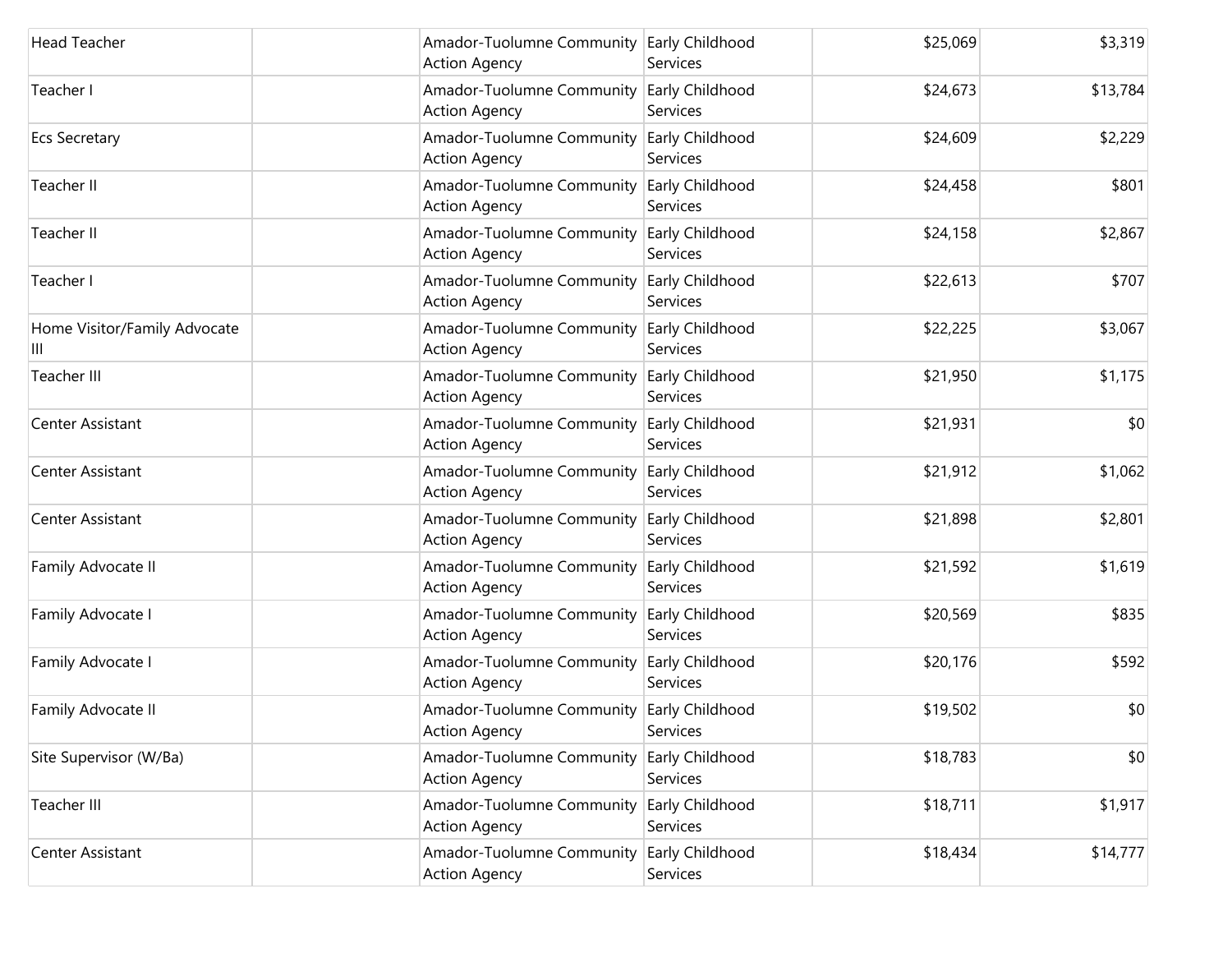| Center Assistant                  | Amador-Tuolumne Community Early Childhood<br><b>Action Agency</b> | Services                    | \$18,417 | \$1,371 |
|-----------------------------------|-------------------------------------------------------------------|-----------------------------|----------|---------|
| Center Assistant                  | Amador-Tuolumne Community<br><b>Action Agency</b>                 | Early Childhood<br>Services | \$18,346 | \$1,376 |
| Center Assistant                  | Amador-Tuolumne Community<br><b>Action Agency</b>                 | Early Childhood<br>Services | \$18,233 | \$1,368 |
| Teacher I                         | Amador-Tuolumne Community Early Childhood<br><b>Action Agency</b> | Services                    | \$17,075 | \$2,102 |
| <b>Mentor Teacher</b>             | Amador-Tuolumne Community<br><b>Action Agency</b>                 | Early Childhood<br>Services | \$16,885 | \$1,246 |
| Family Advocate I                 | Amador-Tuolumne Community<br><b>Action Agency</b>                 | Early Childhood<br>Services | \$16,799 | \$0     |
| Teacher I                         | Amador-Tuolumne Community<br><b>Action Agency</b>                 | Early Childhood<br>Services | \$16,755 | \$644   |
| Center Assistant                  | Amador-Tuolumne Community<br><b>Action Agency</b>                 | Early Childhood<br>Services | \$16,082 | \$9,844 |
| Teacher I                         | Amador-Tuolumne Community<br><b>Action Agency</b>                 | Early Childhood<br>Services | \$15,744 | \$1,181 |
| Teacher I                         | Amador-Tuolumne Community<br><b>Action Agency</b>                 | Early Childhood<br>Services | \$15,404 | \$664   |
| Teacher II                        | Amador-Tuolumne Community<br><b>Action Agency</b>                 | Early Childhood<br>Services | \$15,049 | \$9,160 |
| Home Visitor/Family Advocate I    | Amador-Tuolumne Community<br><b>Action Agency</b>                 | Early Childhood<br>Services | \$14,190 | \$6,480 |
| Associate Teacher I               | Amador-Tuolumne Community<br><b>Action Agency</b>                 | Early Childhood<br>Services | \$14,104 | \$1,058 |
| Teacher I                         | Amador-Tuolumne Community<br><b>Action Agency</b>                 | Early Childhood<br>Services | \$13,039 | \$2,010 |
| Home Visitor/Family Advocate<br>Ш | Amador-Tuolumne Community Early Childhood<br><b>Action Agency</b> | Services                    | \$12,897 | \$0     |
| Associate Teacher I               | Amador-Tuolumne Community<br><b>Action Agency</b>                 | Early Childhood<br>Services | \$12,315 | \$0     |
| Teacher I                         | Amador-Tuolumne Community<br><b>Action Agency</b>                 | Early Childhood<br>Services | \$11,927 | \$0     |
| Teacher III                       | Amador-Tuolumne Community<br><b>Action Agency</b>                 | Early Childhood<br>Services | \$11,785 | \$324   |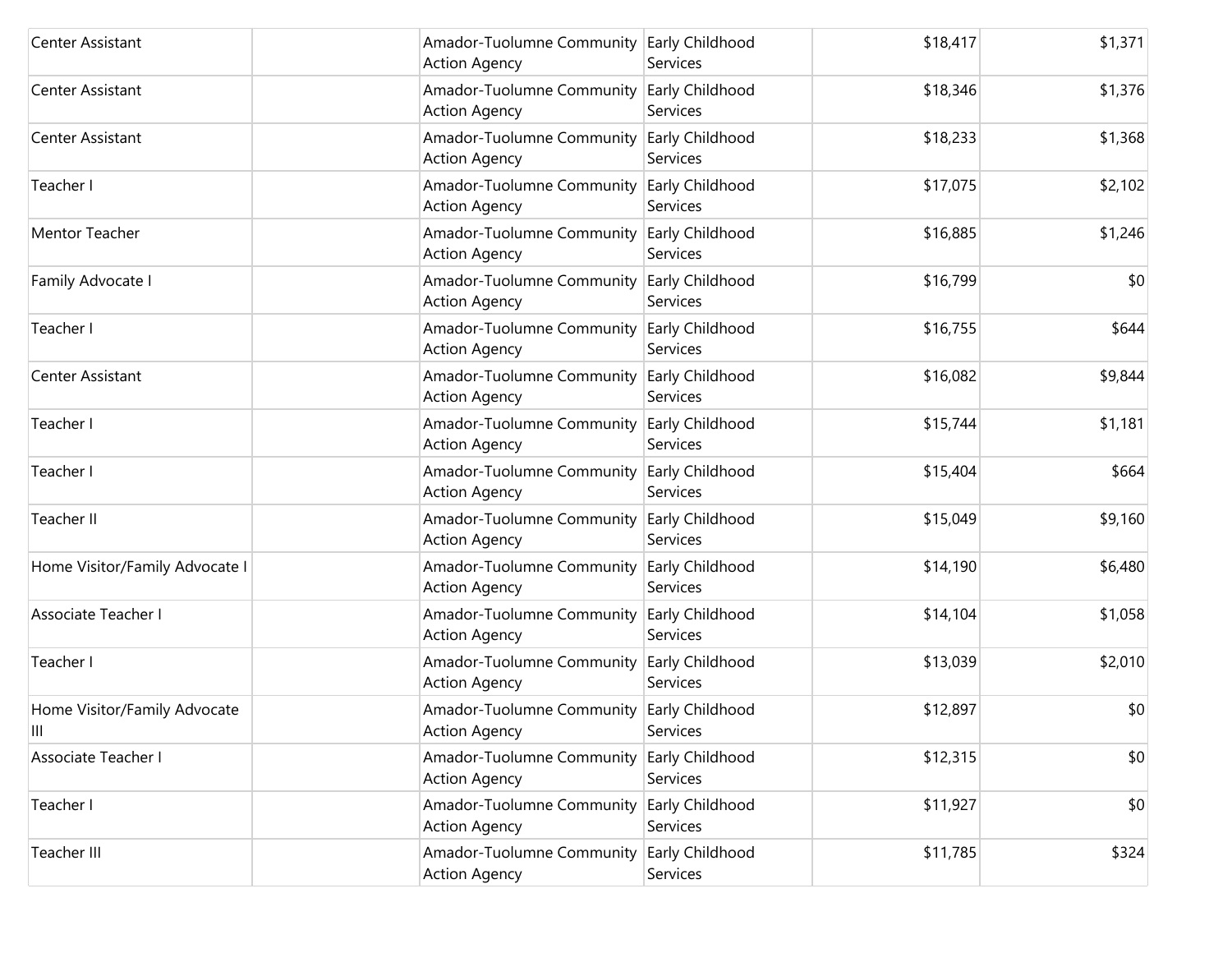| Teacher I                 | Amador-Tuolumne Community Early Childhood<br><b>Action Agency</b> | Services                    | \$11,151 | \$383   |
|---------------------------|-------------------------------------------------------------------|-----------------------------|----------|---------|
| Teacher I                 | Amador-Tuolumne Community<br><b>Action Agency</b>                 | Early Childhood<br>Services | \$10,397 | \$0     |
| Center Assistant          | Amador-Tuolumne Community<br><b>Action Agency</b>                 | Early Childhood<br>Services | \$10,291 | \$0     |
| Family Advocate II        | Amador-Tuolumne Community Early Childhood<br><b>Action Agency</b> | Services                    | \$10,144 | \$0     |
| Teacher II                | Amador-Tuolumne Community<br><b>Action Agency</b>                 | Early Childhood<br>Services | \$9,808  | \$0     |
| Associate Teacher I       | Amador-Tuolumne Community<br><b>Action Agency</b>                 | Early Childhood<br>Services | \$8,506  | \$0     |
| Ecs Maintenance Worker    | Amador-Tuolumne Community<br><b>Action Agency</b>                 | Early Childhood<br>Services | \$8,132  | \$0     |
| Center Assistant          | Amador-Tuolumne Community<br><b>Action Agency</b>                 | Early Childhood<br>Services | \$7,785  | \$0     |
| Center Assistant          | Amador-Tuolumne Community<br><b>Action Agency</b>                 | Early Childhood<br>Services | \$6,227  | \$0     |
| Teacher I                 | Amador-Tuolumne Community<br><b>Action Agency</b>                 | Early Childhood<br>Services | \$6,077  | \$0     |
| Teacher I                 | Amador-Tuolumne Community<br><b>Action Agency</b>                 | Early Childhood<br>Services | \$5,943  | \$0     |
| Family Advocate II        | Amador-Tuolumne Community<br><b>Action Agency</b>                 | Early Childhood<br>Services | \$5,739  | \$0     |
| Associate Teacher I       | Amador-Tuolumne Community<br><b>Action Agency</b>                 | Early Childhood<br>Services | \$5,577  | \$4,996 |
| Associate Teacher I       | Amador-Tuolumne Community<br><b>Action Agency</b>                 | Early Childhood<br>Services | \$5,491  | \$750   |
| Outreach Childcare Worker | Amador-Tuolumne Community Early Childhood<br><b>Action Agency</b> | Services                    | \$5,053  | \$0     |
| Teacher II                | Amador-Tuolumne Community<br><b>Action Agency</b>                 | Early Childhood<br>Services | \$5,034  | \$0     |
| Family Advocate II        | Amador-Tuolumne Community<br><b>Action Agency</b>                 | Early Childhood<br>Services | \$4,660  | \$0     |
| Associate Teacher I       | Amador-Tuolumne Community<br><b>Action Agency</b>                 | Early Childhood<br>Services | \$4,500  | \$0     |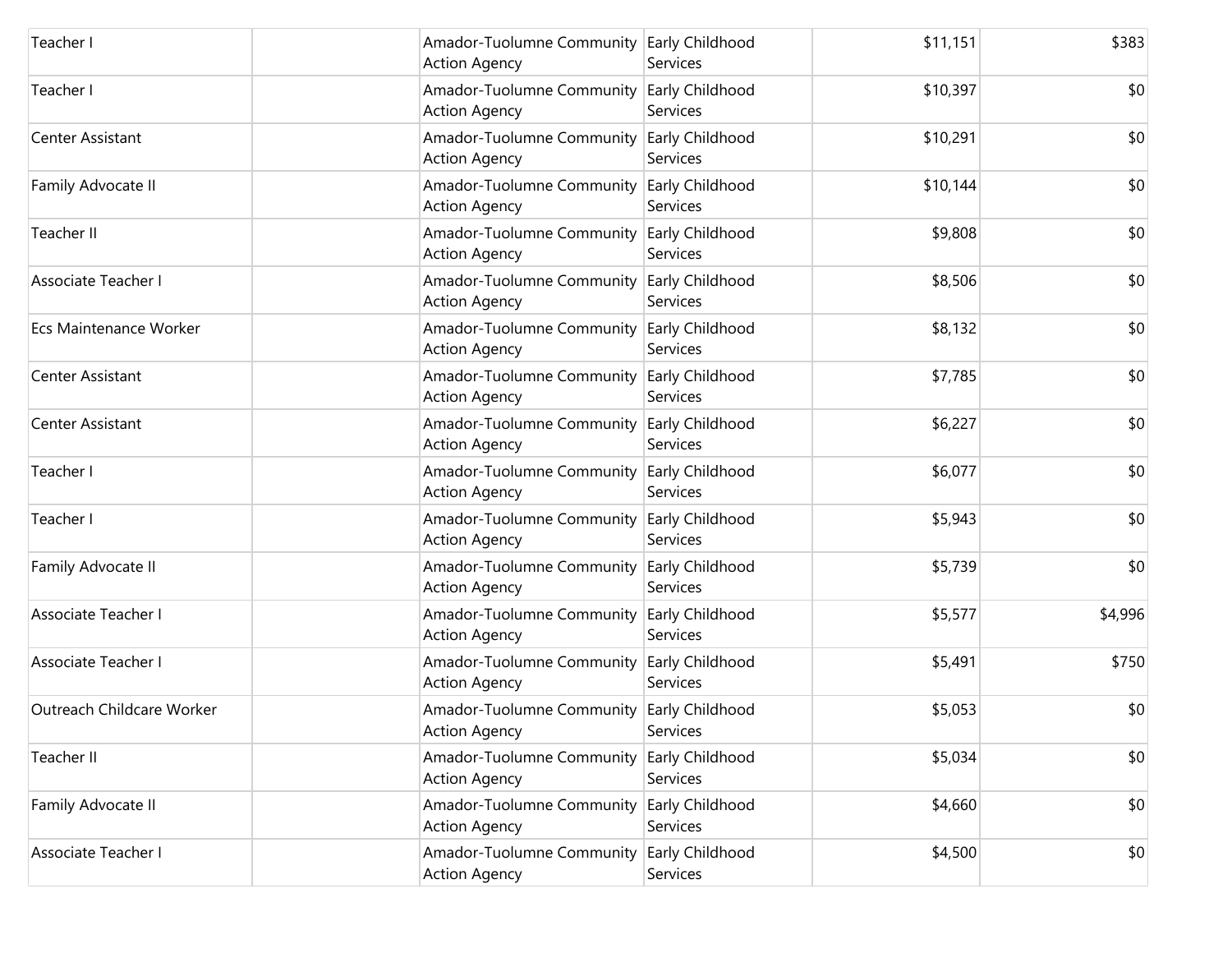| Teacher II             | Amador-Tuolumne Community Early Childhood<br><b>Action Agency</b> | Services                           | \$4,425 | \$0   |
|------------------------|-------------------------------------------------------------------|------------------------------------|---------|-------|
| Family Advocate I      | Amador-Tuolumne Community Early Childhood<br><b>Action Agency</b> | Services                           | \$3,432 | \$0   |
| Associate Teacher I    | Amador-Tuolumne Community<br><b>Action Agency</b>                 | <b>Early Childhood</b><br>Services | \$2,825 | \$0   |
| <b>Head Teacher</b>    | Amador-Tuolumne Community<br><b>Action Agency</b>                 | <b>Early Childhood</b><br>Services | \$2,824 | \$728 |
| Teacher II             | Amador-Tuolumne Community<br><b>Action Agency</b>                 | Early Childhood<br>Services        | \$2,477 | \$0   |
| Family Advocate II     | Amador-Tuolumne Community<br><b>Action Agency</b>                 | Early Childhood<br>Services        | \$2,117 | \$342 |
| Center Assistant       | Amador-Tuolumne Community<br><b>Action Agency</b>                 | Early Childhood<br>Services        | \$2,096 | \$0   |
| Associate Teacher I    | Amador-Tuolumne Community<br><b>Action Agency</b>                 | Early Childhood<br>Services        | \$2,094 | \$0   |
| Teacher II             | Amador-Tuolumne Community<br><b>Action Agency</b>                 | <b>Early Childhood</b><br>Services | \$1,648 | \$0   |
| Teacher I              | Amador-Tuolumne Community<br><b>Action Agency</b>                 | Early Childhood<br>Services        | \$1,028 | \$0   |
| Associate Teacher I    | Amador-Tuolumne Community<br><b>Action Agency</b>                 | Early Childhood<br>Services        | \$990   | \$0   |
| Family Advocate II     | Amador-Tuolumne Community<br><b>Action Agency</b>                 | Early Childhood<br>Services        | \$876   | \$0   |
| Teacher II             | Amador-Tuolumne Community<br><b>Action Agency</b>                 | Early Childhood<br>Services        | \$823   | \$371 |
| Associate Teacher I    | Amador-Tuolumne Community<br><b>Action Agency</b>                 | Early Childhood<br>Services        | \$592   | \$0   |
| Teacher III            | Amador-Tuolumne Community Early Childhood<br><b>Action Agency</b> | Services                           | \$295   | \$206 |
| Associate Teacher I    | Amador-Tuolumne Community<br><b>Action Agency</b>                 | Early Childhood<br>Services        | \$256   | \$0   |
| Teacher II             | Amador-Tuolumne Community<br><b>Action Agency</b>                 | Early Childhood<br>Services        | \$169   | \$0   |
| Ecs Maintenance Worker | Amador-Tuolumne Community<br><b>Action Agency</b>                 | Early Childhood<br>Services        | \$161   | \$0   |